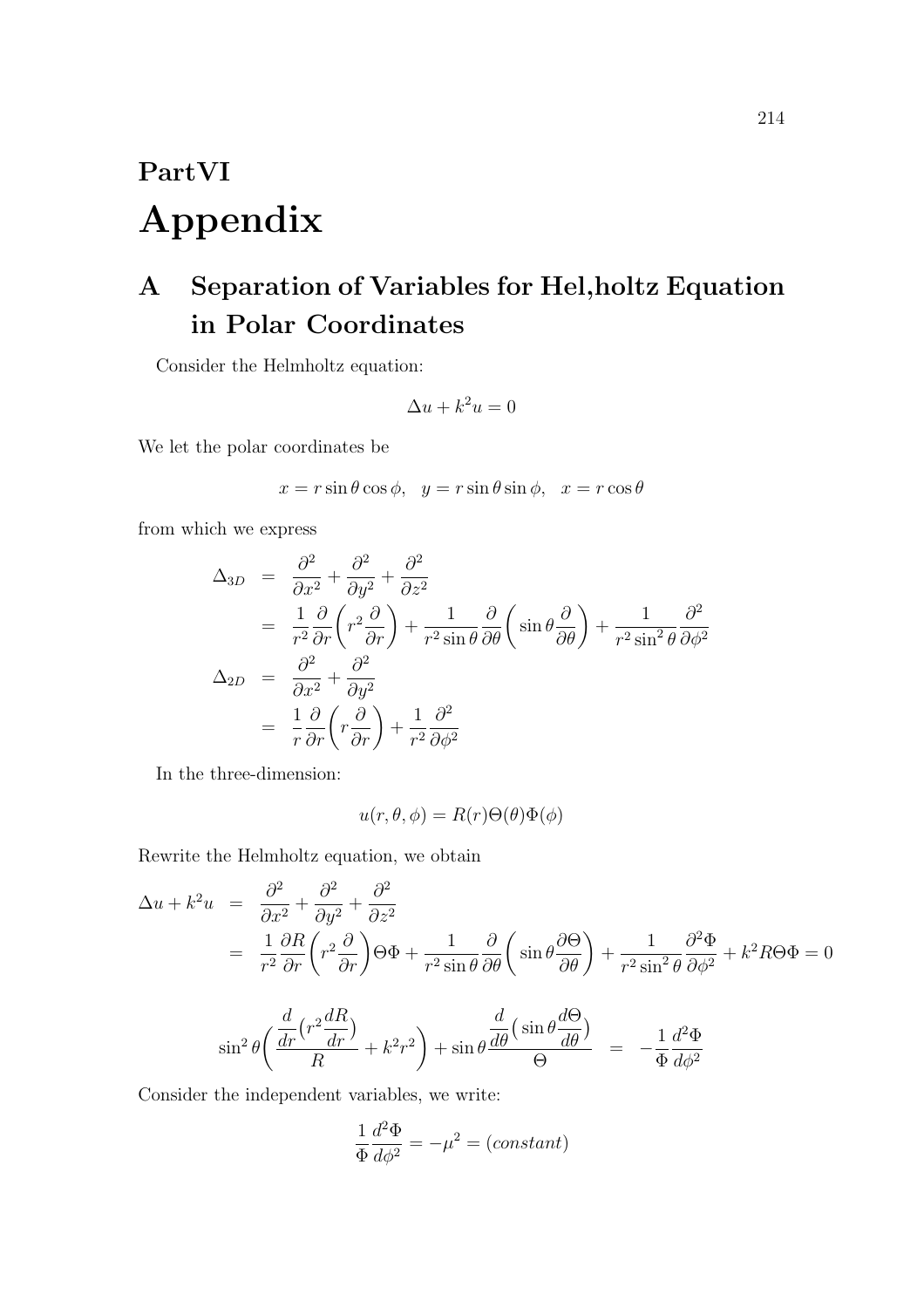$$
\frac{\frac{d}{dr}\left(r^2\frac{dR}{dr}\right)}{R} + k^2r^2 = -\frac{1}{\sin\theta}\frac{\frac{d}{d\theta}\left(\sin\theta\frac{d\Theta}{d\theta}\right)}{\Theta} + \frac{\mu^2}{\sin^2\theta}
$$

Let both sides of the equation be the constant  $\lambda$ :

$$
\frac{1}{r^2}\frac{d}{dr}\left(r^2\frac{dR}{dr}\right) + \left(k^2 - \frac{\lambda}{r^2}\right)R = 0
$$
  

$$
\frac{1}{\sin\theta}\frac{d}{d\theta}\left(\sin\theta\frac{d\Theta}{d\theta}\right) + \left(\lambda - \frac{\mu^2}{\sin^2\theta}\right)\Theta = 0
$$

Where  $\Phi$  is  $\Phi(\phi) = e^{i\mu\phi}$ , its single-valuedness is ensured by  $\mu = m = scalar$ :

$$
\Phi(\phi) = e^{i\mu\phi}, \quad m = \cdots, -2, -1, 0, 1, 2, \cdots
$$

Where  $\Theta$  is  $x = \cos \theta$  such that

$$
\frac{d}{d\theta} = \frac{dx}{d\theta} \frac{d}{dx} = -\sin\theta \frac{d}{dx}
$$

, giving

$$
\frac{1}{\sin \theta} \frac{d}{d\theta} \left( \sin \theta \frac{d\Theta}{d\theta} \right) = \frac{d}{dx} \left( \sin^2 \theta \frac{d\Theta}{dx} \right)
$$

$$
= \frac{d}{dx} \left( (1 - x^2) \frac{d\Theta}{dx} \right)
$$

Thus,

$$
\frac{d}{dx}\left((1-x^2)\frac{d\Theta}{dx}\right) + \left(\lambda - \frac{m^2}{1-x^2}\right)\Theta = 0
$$

This is known as the associated Legendre differential equation, and which is in the form of the Sturm-Liouville equation:

$$
\frac{d}{dx}\big(p(x)\frac{du}{dx}\big) + (\lambda \rho(x) - q(x))u = 0
$$

In the case of

$$
\lambda = \ell(\ell+1), \quad \ell = 0, 1, 2, \cdots
$$

there is bounded solutions at  $x = \pm 1$ , which is expressed by  $P_{\ell}^{m}(x)$  and known as the associated Legendre function of the first kind.

## **B Spherical Function**

#### **B.1 Legendre Differential Equation**

$$
\frac{d}{dx}\left[ (1-x^2)\frac{dP_\ell}{dx} \right] + \lambda P_\ell = \frac{d}{dx}\left[ (1-x^2)\frac{dP_\ell}{dx} \right] + \ell(\ell+1)P_\ell
$$
  
=  $(1-x^2)P''_\ell - 2xP'_\ell + \ell(\ell+1)P_\ell = 0$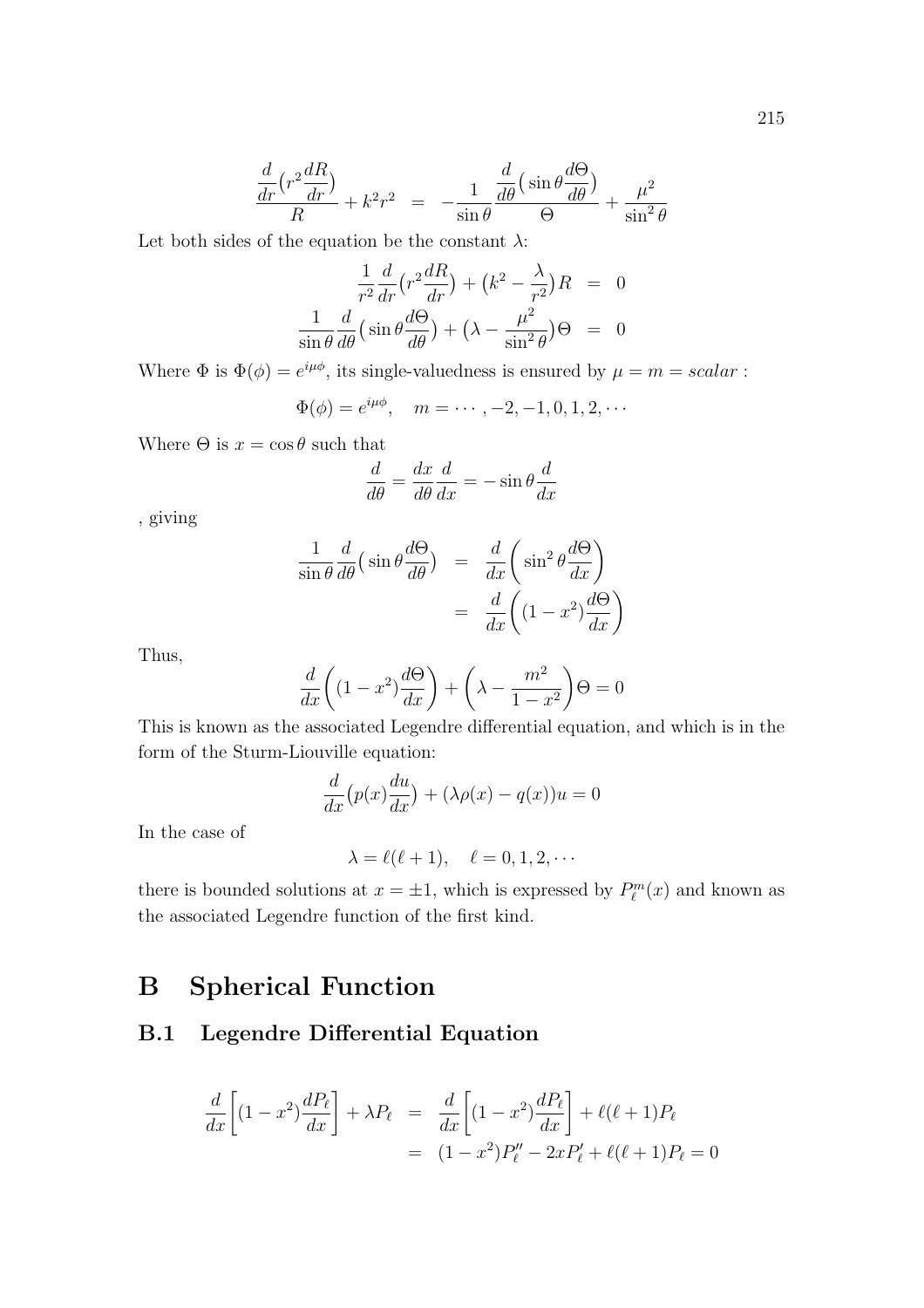$$
P_{\ell}(x) = \sum_{n=0}^{\ell} C_n x^n, \left( C_n = \prod_{j=0}^{n-1} \frac{\ell(\ell+1) - j(j+1)}{2(j+1)^2} \right)
$$
  

$$
= \frac{1}{2^{\ell} \ell!} \frac{d^{\ell}}{dx^{\ell}} (x^2 - 1)^{\ell}
$$
  

$$
P_0(x) = 1
$$
  

$$
P_1(x) = x
$$
  

$$
P_2(x) = \frac{3}{2} x^2 - \frac{1}{2}
$$
  

$$
\vdots
$$
  

$$
dx P_{\ell'}(x) P_{\ell}(x) = \delta_{\ell \ell'} \frac{2}{2\ell + 1}
$$

An expansion of the generating function is also valid:

$$
\frac{1}{|\vec{r} - \vec{r'}|} = \sum_{\ell=0}^{\infty} P_{\ell}(\cos \theta) \frac{1}{r_{>}} \left(\frac{r_{<}}{r_{>}}\right)^{\ell}
$$

#### **B.2 Associated Legendre Differential Equation**

$$
\{(1-x^2)\frac{dP_{\ell}^m}{dx}\} + (\ell(\ell+1) - \frac{m^2}{1-x^2})P_{\ell}^m = 0
$$

This is known as the associated Legendre differential equation. The solutions to the equation are obtained through the solutions  $P_{\ell}(x)$  of the Legendre differential equation:

$$
P_{\ell}^{m}(x) = (1 - x^{2})^{\frac{m}{2}} \frac{d^{m}}{dx^{m}} P_{\ell}(x)
$$

which satisfies the orthogonal relation:

 $\int_1^1$ 

*−*1

$$
\int_{-1}^{1} dx P_{\ell}^{m}(x) P_{\ell'}^{m}(x) = \delta_{\ell\ell'} \frac{2}{2\ell+1} \frac{(\ell+m)!}{(\ell-m)!}
$$

#### **B.3 Spherical Function**

Here, we define the spherical function  $Y_{\ell m}$  as

$$
Y_{\ell m}(\theta,\phi) = (-1)^{\frac{m+|m|}{2}} \sqrt{\frac{2\ell+1}{4\pi} \frac{(\ell-|m|)!}{(\ell+|m|)!}} P_l^m(\cos\theta) e^{im\phi}
$$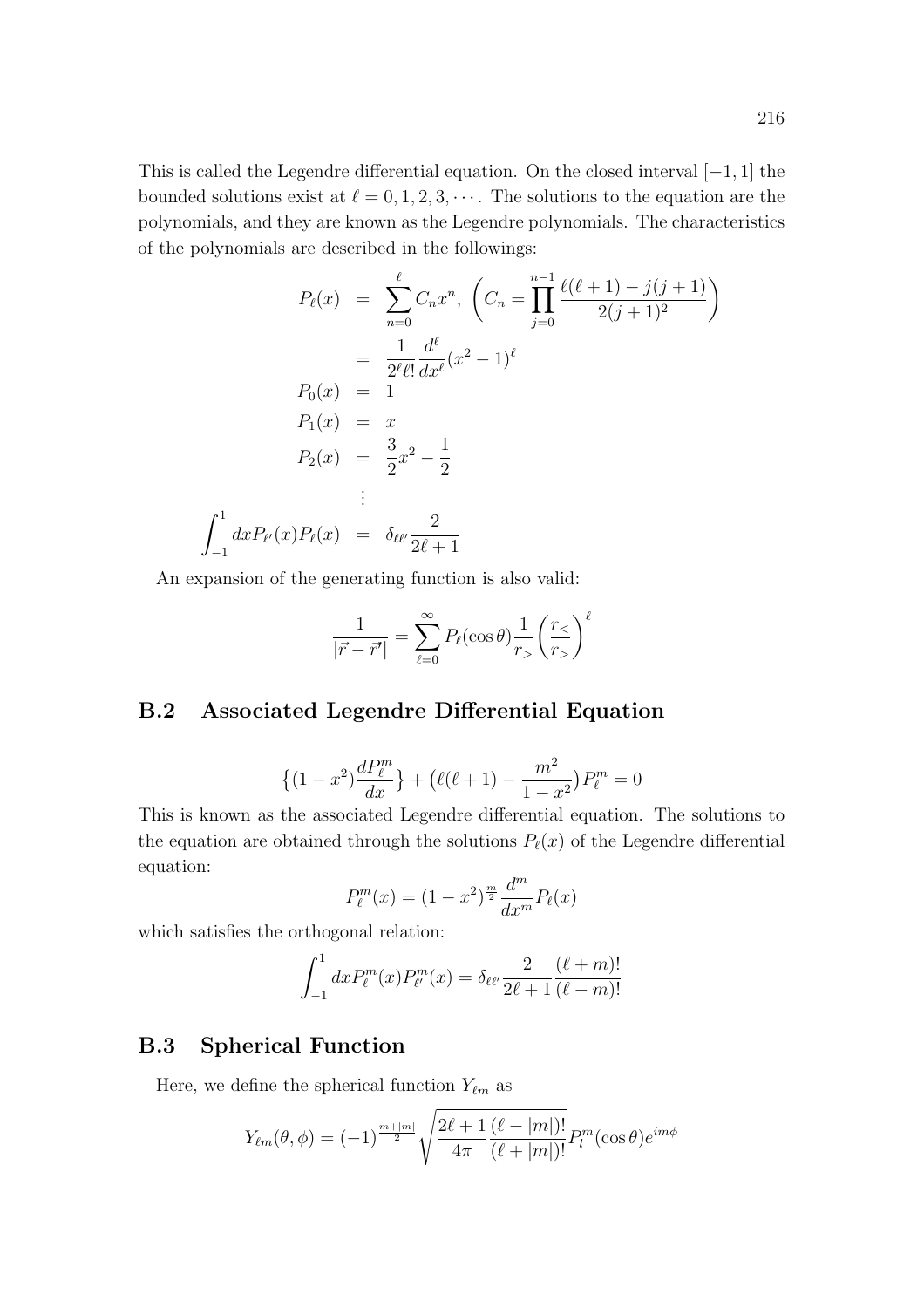There are some relations the above spherical function satisfies:

*•* Orthonormality

$$
\langle Y_{\ell' m'} | Y_{\ell m} \rangle \equiv \int d\Omega Y_{\ell' m'}^*(\theta, \phi) Y_{\ell m}(\theta, \phi) = \delta_{\ell, \ell'} \delta_{m m'}
$$

*•* The action of ladder operator

$$
L_{\pm}Y_{\ell m} = \hbar \sqrt{(\ell \mp m)(\ell \pm 1)}Y_{\ell m \pm 1}
$$

*•* Addition theorem

$$
Y_{\ell m=0}(\cos 0)Y_{\ell m=0}(\omega)=\sum_{m=-\ell}^{\ell}Y_{\ell m}^*(\theta',\phi')Y_{\ell m}(\theta,\phi)
$$

where  $\omega$  is the angle formed by  $(\theta, \phi)$  direction and  $(\theta', \phi')$  direction such that

$$
\cos \omega = \cos \theta \cos \theta' + \sin \theta \sin \theta' \cos(\phi - phi')
$$

To rewrite the above, we have

$$
P_{\ell}(\cos \omega) = P_{\ell}(\cos \theta)P_{\ell}(\cos \theta') + 2\sum_{m=1}^{\ell} \frac{(\ell - m)!}{(\ell + m)!} P_{\ell}^{m}(\cos \theta)P_{\ell}^{m}(\cos \theta')\cos m(\phi - \phi')
$$
  
= 
$$
\frac{4\pi}{2\ell + 1} \sum_{m} Y_{\ell m}^{*}(\theta', \phi')Y_{\ell m}(\theta, \phi)
$$

## **C Spherical Bessel Function**

#### **C.1 Spherical Bessel Function**

Spherical Bessel equation:

$$
\left\{ \left( \frac{d^2}{dx^2} + \frac{2}{x} \frac{d}{dx} \right) + 1 - \frac{\ell(\ell+1)}{x^2} \right\} R(x) = 0
$$

has two independent solutions, which include a canonical solution at origin (spherical Bessel function)  $j_{\ell}(x)$  and a non-canonical solution (spherical Neumann function)  $n_{\ell}(x)$ . The two solutions can be further expressed as

$$
j_{\ell}(x) = (-x)^{\ell} \left(\frac{1}{x} \frac{d}{dx}\right)^{\ell} \left(\frac{\sin x}{x}\right) \xrightarrow{x \to 0} \frac{x^{\ell}}{(2\ell+1)!!}
$$

$$
n_{\ell}(x) = -(-x)^{\ell} \left(\frac{1}{x} \frac{d}{dx}\right)^{\ell} \left(\frac{\cos x}{x}\right) \xrightarrow{x \to 0} -\frac{(2\ell-1)!!}{x^{\ell+1}}
$$